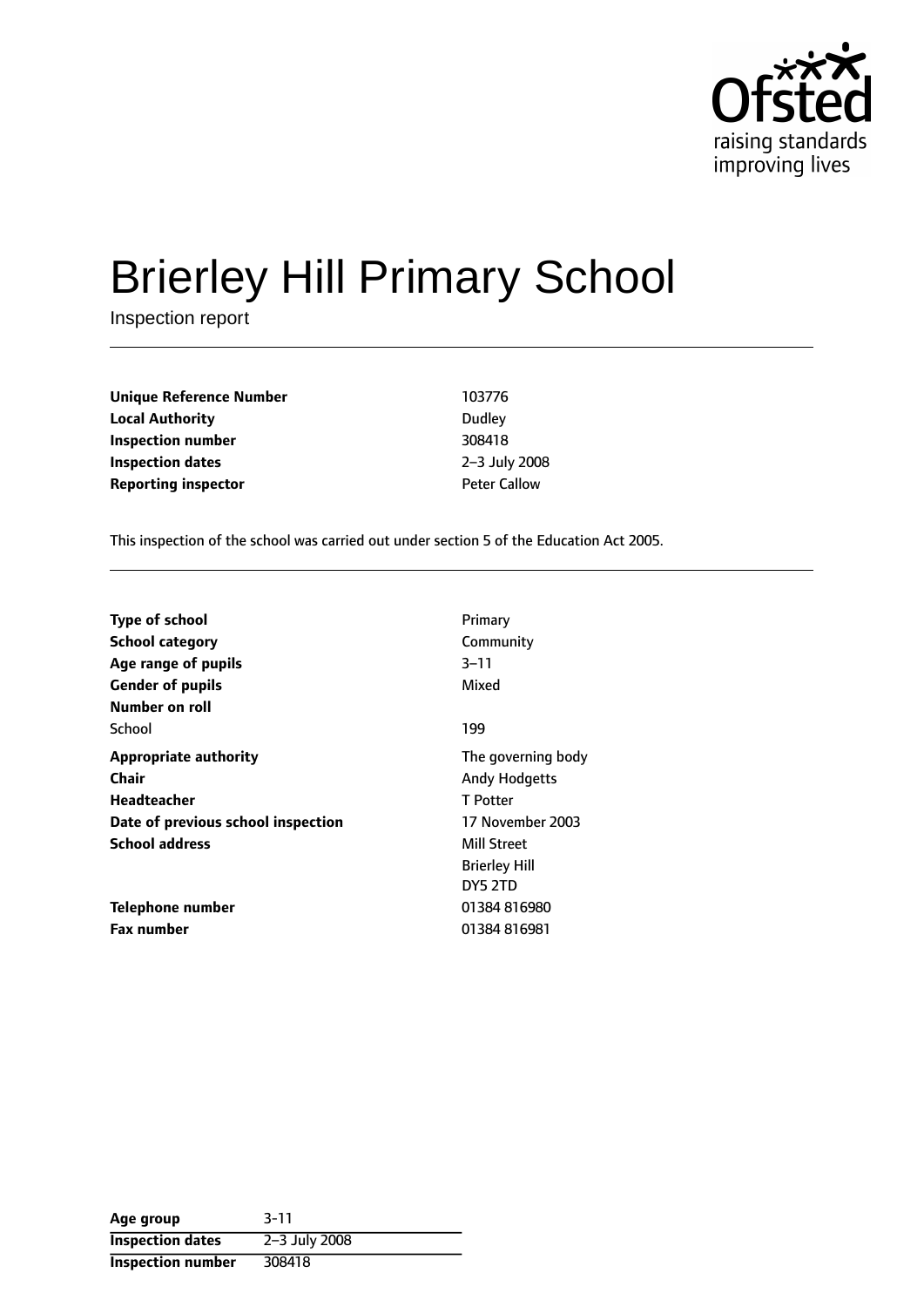.

#### Website: www.ofsted.gov.uk

This document may be reproduced in whole or in part for non-commercial educational purposes, provided that the information quoted is reproduced without adaptation and the source and date of publication are stated.

Further copies of this report are obtainable from the school. Under the Education Act 2005, the school must provide a copy of this report free of charge to certain categories of people. A charge not exceeding the full cost of reproduction may be made for any other copies supplied.

<sup>©</sup> Crown copyright 2008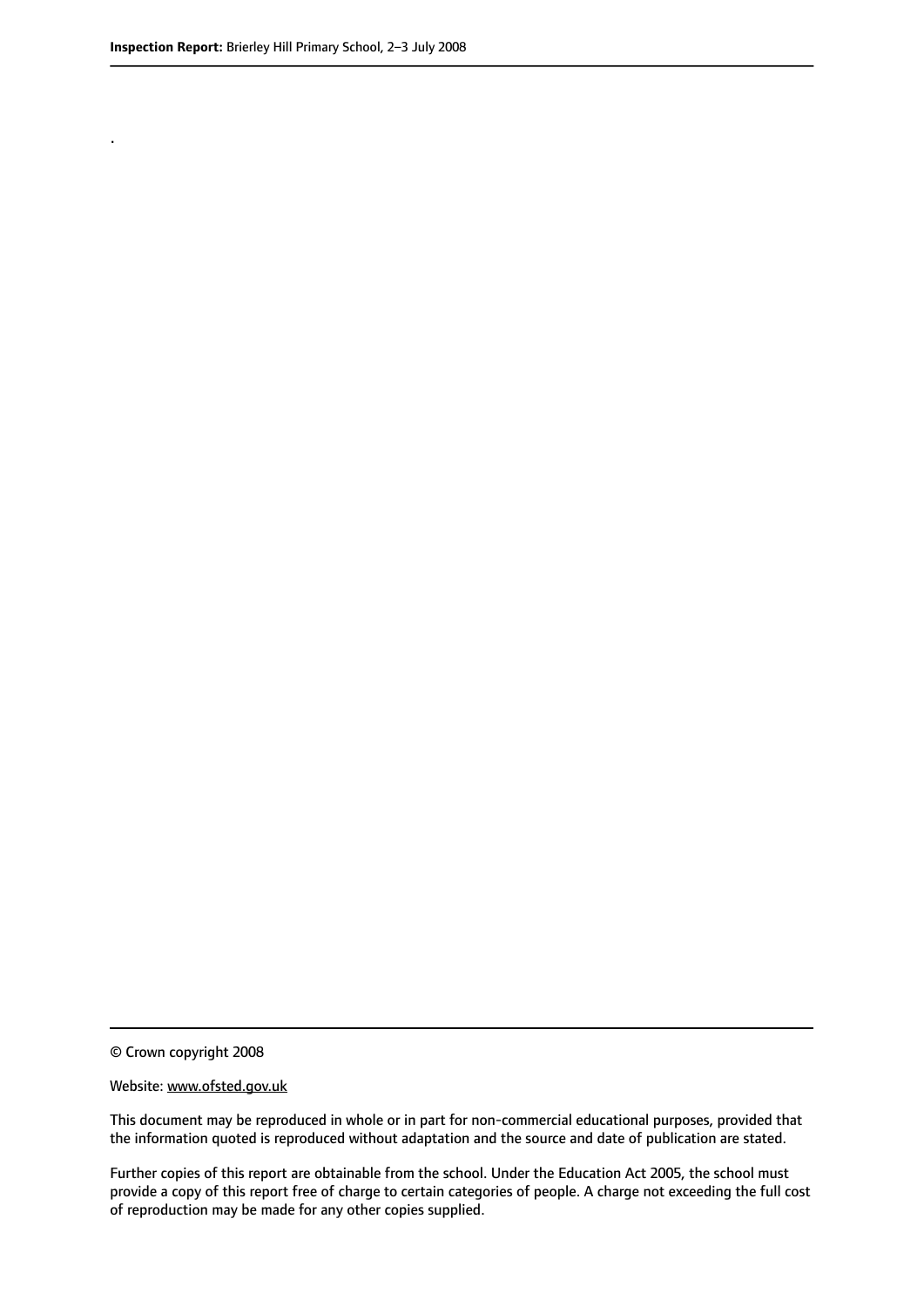# **Introduction**

The inspection was carried out by two Additional Inspectors.

## **Description of the school**

Brierley Hill is an average-sized primary school. Pupils come from a wide variety of backgrounds, but many live in high-rise buildings close to the school. The proportion eligible for free school meals is more than twice the national average. Over a quarter of pupils are from minority ethnic groups. The number of refugees and asylum seekers has increased significantly in the last three years and the proportion can sometimes be as high as one fifth of the school population. Consequently, the proportion of pupils joining or leaving the school other than at the normal time is much higher than average. Some of these pupils have little experience of attending school and many have little or no English. A quarter of pupils in the school have English as an additional language (EAL), which is nearly twice the national average. The proportion with learning difficulties and/or disabilities (LDD) is about one third, which again is above average.

About one third of the teaching staff have changed since the last inspection, including the headteacher who joined the school in April 2008. The school holds a number of awards, including Investors in People, Leading Parent Partnership and Healthy Schools.

## **Key for inspection grades**

| Outstanding  |
|--------------|
| Good         |
| Satisfactory |
| Inadequate   |
|              |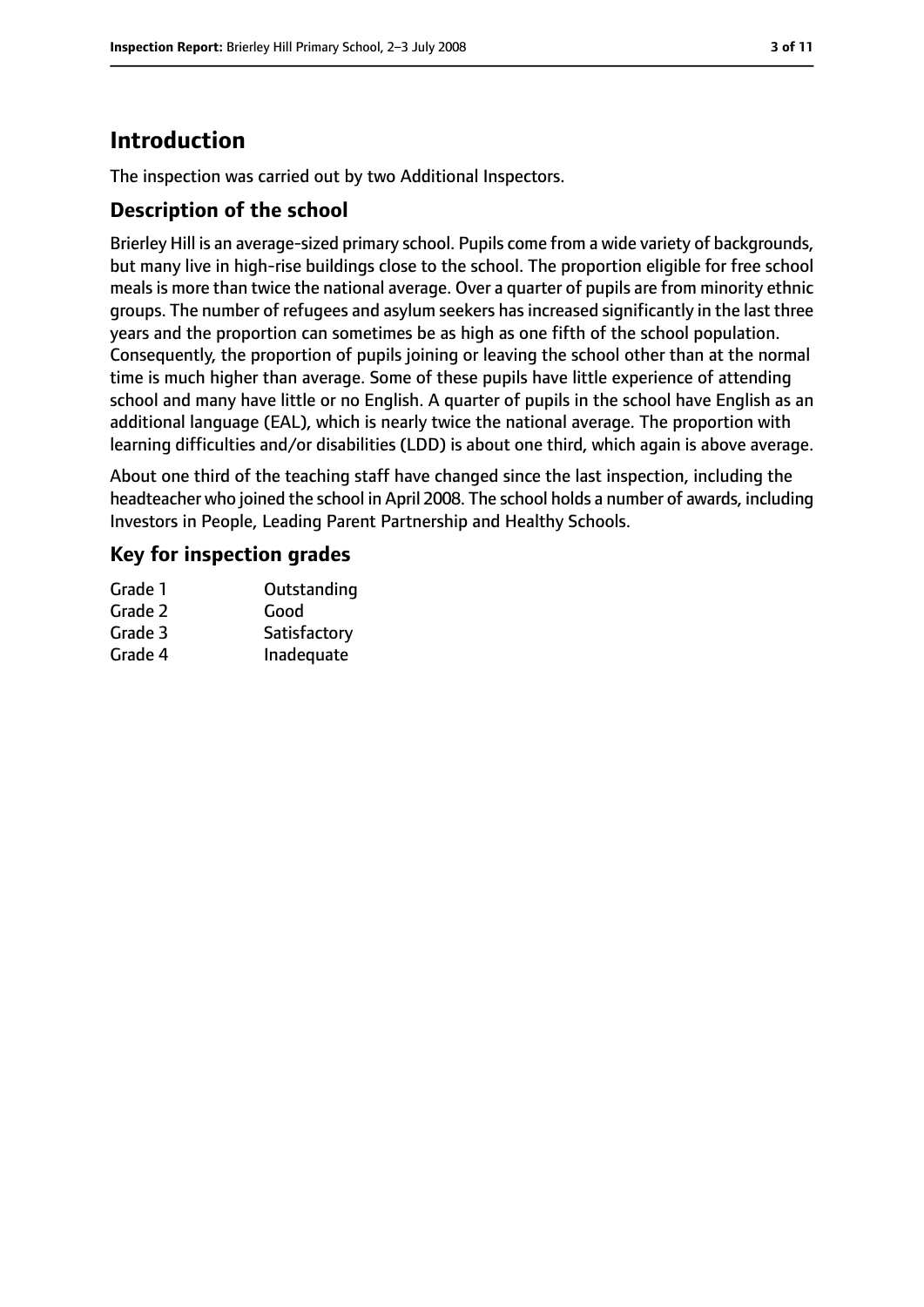# **Overall effectiveness of the school**

#### **Grade: 2**

Pupils say they go to a good school and they are right. They are proud of their school and are aware of its many strengths and, in particular, the fact that they are extremely well looked after. Every child, whatever their background or ability, is made to feel part of the school family and to feel safe and secure. The way that staff at all levels work with parents and a wide range of different agencies to support pupils' learning and well-being is outstanding.

When children begin school in the Nursery class, their levels of skill are much lower than normally expected. From these very low starting points, children make good progress through the Foundation Stage. They achieve well through the school so that by the time they leave in Year 6, standards in English and mathematics are just a little below average. The achievement of pupils joining the school at other times, and for however briefly, is also good, as is that of pupils with LDD or EAL. The standards reached by pupils at the end of Year 2 are a little lower than might be expected, partly because many of them are still at the early stages of learning, but also because the expectations of what these pupils can achieve are not quite as high as in other parts of the school.

The excellent pastoral care makes a strong contribution to the outstanding personal development and well-being of pupils. As a result, the vast majority enjoy school enormously, are very confident and motivated and behave extremely well. They also have an outstanding understanding of how to live healthily. Pupils like, and respond well to, the various systems of rewards for good behaviour and trying hard in their work. They take the many responsibilities they are given very seriously, especially in their role as school councillors, contributing their ideas for example to the design of the information and communication technology (ICT) suite. Their contribution to the wider community is also excellent, with pupils participating in a wide range of local events and raising funds for charities such as the Acorns Hospice.

Practical activities are successfully used, wherever possible, in the curriculum to make learning exciting and meaningful and to help pupils enjoy school life. The development of pupils' skills in literacy and numeracy is rightly given a strong focus. The quality of teaching and learning is good, particularly because work is carefully planned to meet the very different needs of learners and especially those with EAL. Adults use questioning as a good strategy to engage pupils but they do not always use a wide enough range of questions to ensure that all groups of learners are challenged in their thinking, particularly those who are more able. Pupils' academic guidance is improving, with an increasing emphasis on individual targets and a better quality of marking of their work. However, marking does not yet consistently help to identify what pupils need to do to get better.

Good leadership and a highly effective Senior Leadership Team (SLT) are major factors in the school having a good capacity to improve further. In their determination to raise standards through the use of challenging targets, the SLT are succeeding while maintaining the very high level of care, particularly for the increasing numbers of vulnerable pupils, for instance refugees and asylum seekers. As one parent said, 'The school does its very best to produce well-rounded and educated pupils, often in difficult circumstances.'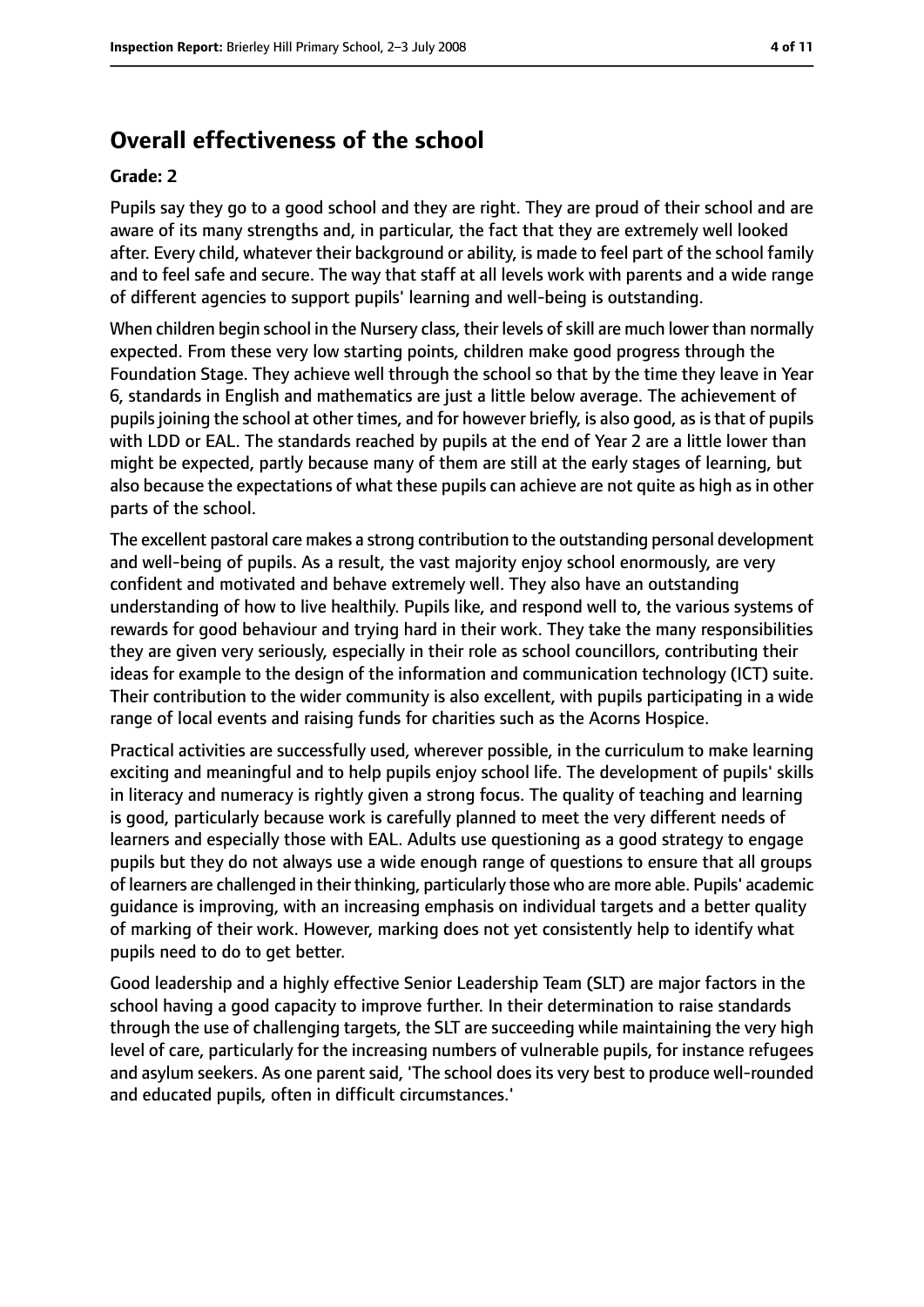# **Effectiveness of the Foundation Stage**

#### **Grade: 2**

Good induction procedures enable children to settle quickly into the Nursery class and to enjoy school life. On entry, the majority have literacy, numeracy, social and emotional skills that are very weak and many have speech and language difficulties. Although their levels of skill are not as advanced as those of children of a similar age, by the time children leave the Foundation Stage, the gap between the standards they have reached and the national average has narrowed. As a result of good teaching that is well matched to their needs, all groups of children achieve well. Their emotional development is outstanding because of the high quality of care they receive and the emphasis on appreciating the needs of others and understanding what is right and wrong. There is also a good emphasis in the curriculum on children's physical development because of the few opportunities presented for this where many of them live. However, as the school is aware, the outdoor environment is very limited not only for providing opportunities for children's physical development but for learning in general. There are good plans in hand to improve it.

## **What the school should do to improve further**

- Raise standards in English and mathematics, particularly by the end of Year 2.
- Ensure that teachers use a wider range of questions to challenge pupils of all abilities in their thinking and especially those who are more able.
- Ensure that the marking of pupils' work consistently indicates how they can improve.

# **Achievement and standards**

#### **Grade: 2**

After leaving the Foundation Stage, pupils continue to achieve well as they move up through the school. Although standards are still below average at the end of Year 2, by the time they leave in Year 6, the gap between their standards in English and in mathematics and the national average has closed considerably. In the last few years, standards at the end of Year 6 have been just a little below average, although not many pupils have reached the higher Level 5. The school has been working hard to give greater challenge across the school for pupils who are more able, and unvalidated data for 2008 shows a big improvement for these pupils by the end of Year 6. The proportion reaching Level 5 in English and mathematics is similar to the national average for 2007, whilst in science it is above that average. In Key Stage 1, there are not yet the same encouraging signs because, in general, expectations of all abilities are not quite as high and consequently pupils do not make as much progress. Throughout the school, pupils with LDD or EAL achieve as well as other pupils because of the high quality of support and the well-matched provision they receive.

# **Personal development and well-being**

#### **Grade: 1**

The many strengths in pupils' personal development result in a very caring school community where there is a strong ethos of mutual respect. Pupils' abilities to relate well to each other and to take responsibility are good preparation for later life, although their standards in literacy, numeracy and ICT are limiting factors. Assemblies are highly memorable occasions which are appreciated by pupils and they remember and act on the values promoted in 'Thought for the Day'. Pupils' cultural development is excellent and greatly enhanced by opportunities such as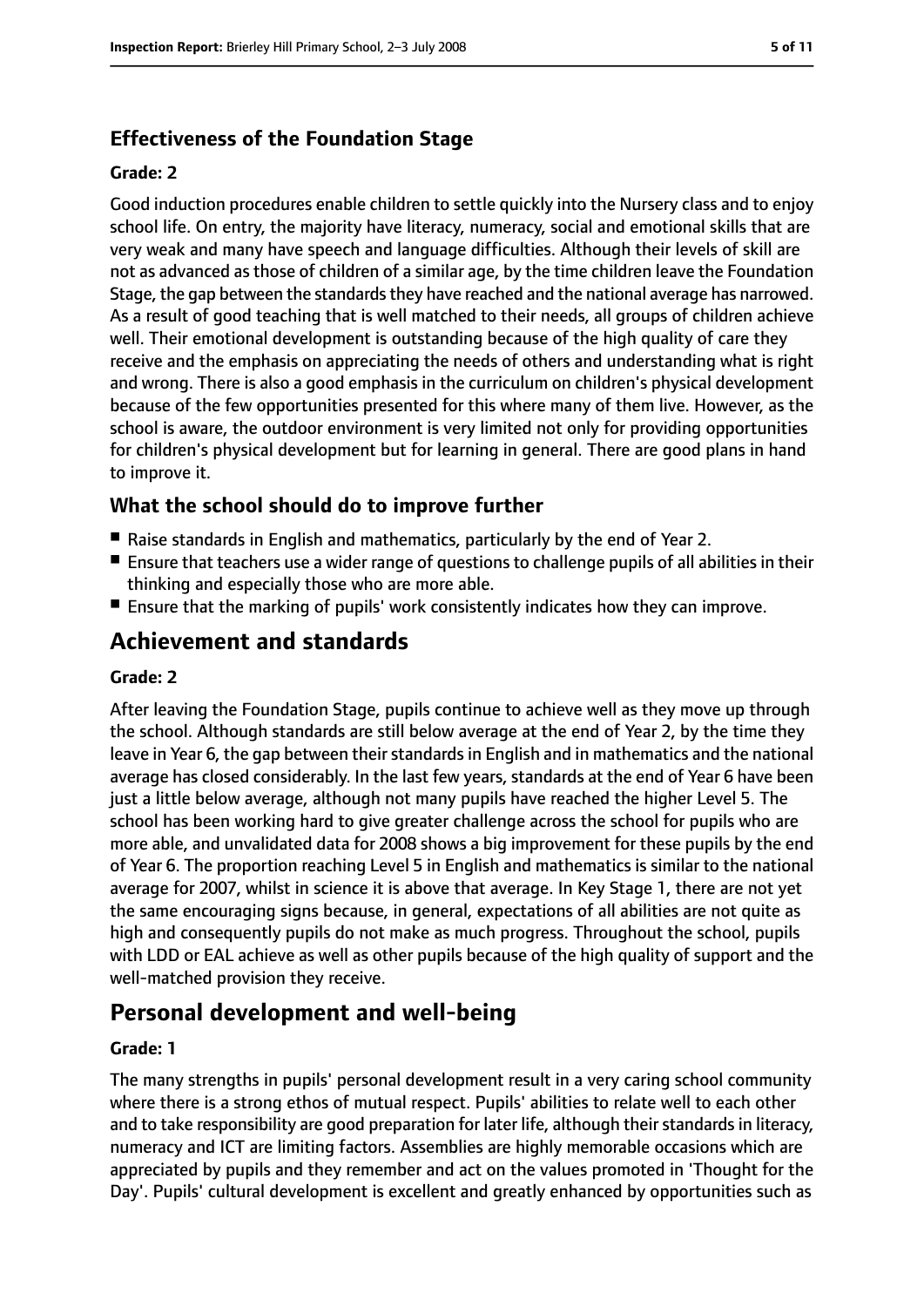the recently held Green Faith Day, when pupils in Year 5 took part in an inter-schools competition to make three-dimensional works of art, associated with different faiths, from recycled materials. Despite the fact that pupils enjoy school very much, attendance is below average. This is mainly as the result of the number of parents who take their children on holiday in school time. The school, however, actively discourages this and works extremely hard to promote regular and punctual attendance for every child.

# **Quality of provision**

## **Teaching and learning**

#### **Grade: 2**

Excellent relationships between adults and pupils and the pupils themselves are a positive feature of every lesson. Pupils are encouraged to take responsibility for their own learning and are keen to succeed. Teachers make good use of ongoing assessments to plan activities that build well on previous learning for pupils of different abilities and those with EAL. Vulnerable individuals and groups of pupils receive outstanding support from classroom assistants who are confident, well prepared and show initiative. Adults use questions well to engage pupils and to try to move their learning forward. However, this is not always as successful as it might be, especially in Years 1 and 2, because they do not always use a wide enough range of questions to ensure appropriate challenge for the differing abilities of their pupils. This means, in particular, that the more able are often not sufficiently challenged in their thinking.

## **Curriculum and other activities**

#### **Grade: 2**

Through the organisation of events such as special days and themed weeks and the good use of visits, there has been an increased emphasis on linking subjects together. However, the school is aware that there is scope for a more creative curriculum with more opportunities for pupils to be actively involved. It is keen to provide as broad and rich a range of experiences for pupils as it can and, for example, provides violin teaching to all the pupils in Year 2. 'Friday Clubs' are greatly enjoyed by pupilsin Years 3 to 6 because they have a chance to learn different languages and crafts. None of this happens at the expense of a strong focus on English and mathematics where, this year, there has been a particular emphasis on developing pupils' skills in writing and problem solving. Every opportunity is exploited to support pupils' personal development and the school's success in this has led to it being recognised as a leading school for the development of the social and emotional aspects of learning.

### **Care, guidance and support**

#### **Grade: 2**

The outstanding care given to pupils contributes significantly to their great enjoyment of school and their feeling safe and secure. The recent appointment of a learning mentor is providing invaluable support in promoting self-esteem and a smooth transition for pupils to secondary school. Procedures for child protection are rigorous and all other checks to safeguard pupils' health, safety and well-being are firmly in place. The recent setting of individual targets in writing is beginning to show a positive impact on raising standards and the school has plans to introduce these in reading and mathematics next year. Pupils' work is marked regularly, often with positive comments about how well they are doing. There are some good examples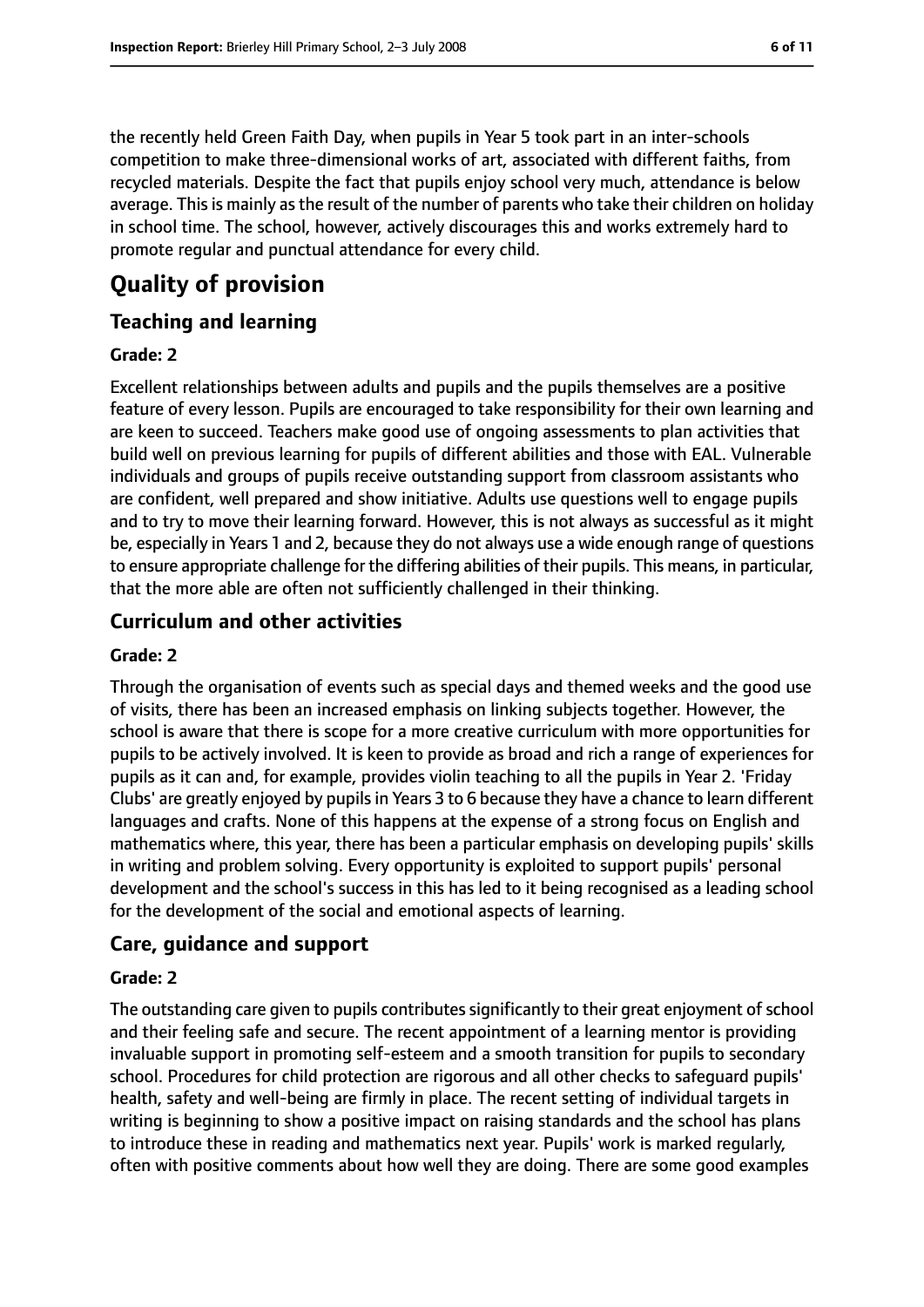of next steps being identified to help pupils improve their 'Big Writing' but this effective practice is not used consistently in other subjects.

# **Leadership and management**

#### **Grade: 2**

The members of the SLT are a highly effective team because of their combined skills and talents, particularly with regard to the care of pupils and the rigorous tracking of pupils' progress. As a result, the headteacher has, in a very short space of time, achieved a very accurate understanding of the strengths and weaknesses of the school, the challenges it faces and clear ideas about how to bring about further improvement. The role of middle leaders, such as subject coordinators, is currently underdeveloped, although a good start has been made to address this by using a variety of coaching strategies. Leaders at all levels passionately believe in the inclusion of pupils from different backgrounds that ensures this is a positive feature and central to the school's ethos. Parents are strongly supportive of the school and acknowledge how successfully the school involves them in activities, such as the 'Inspire Workshops', and helps them to support their children's learning. The role of governors has developed considerably in recent years so that they now make a good contribution and both support and challenge the school well.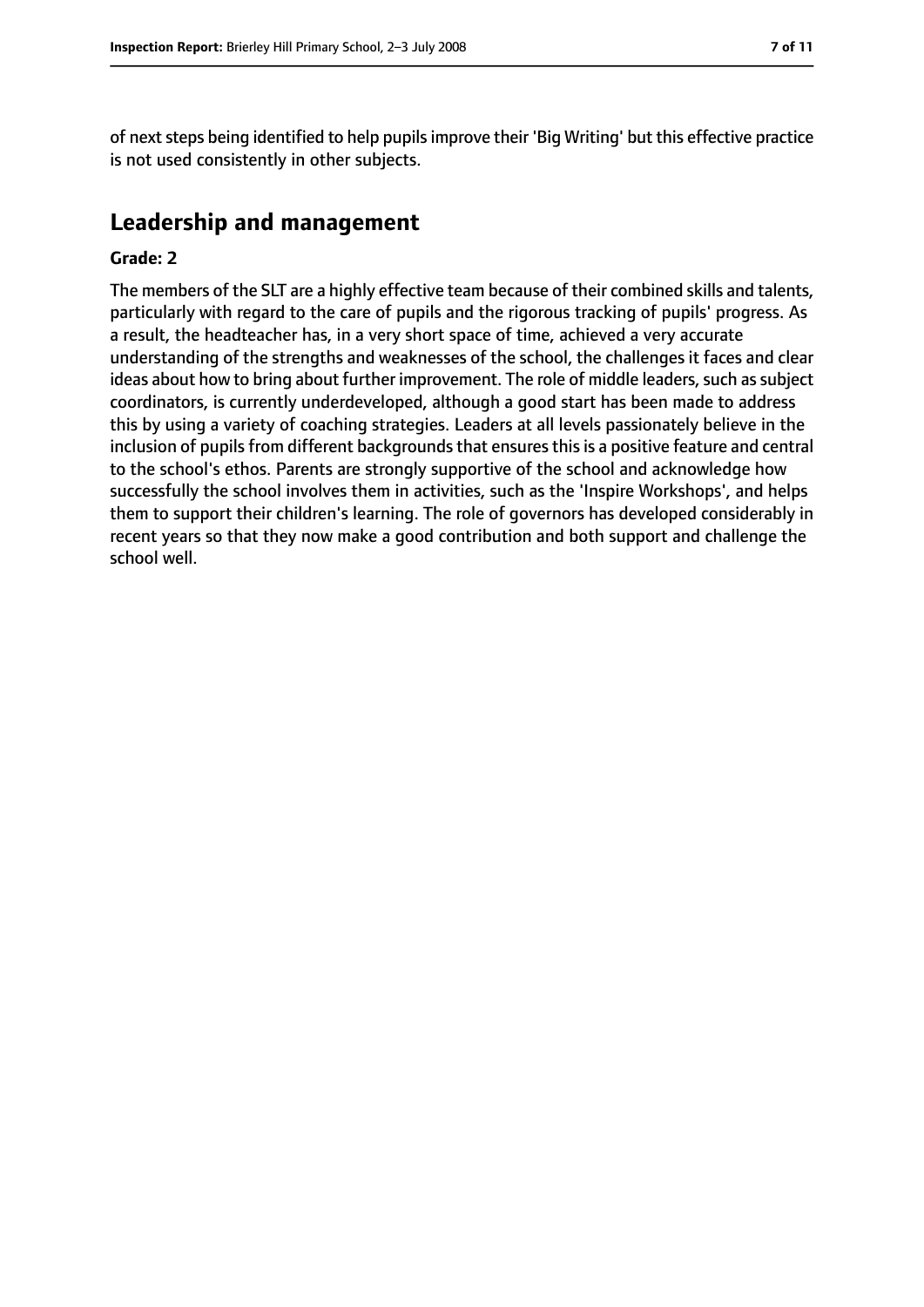**Any complaints about the inspection or the report should be made following the procedures set out in the guidance 'Complaints about school inspection', which is available from Ofsted's website: www.ofsted.gov.uk.**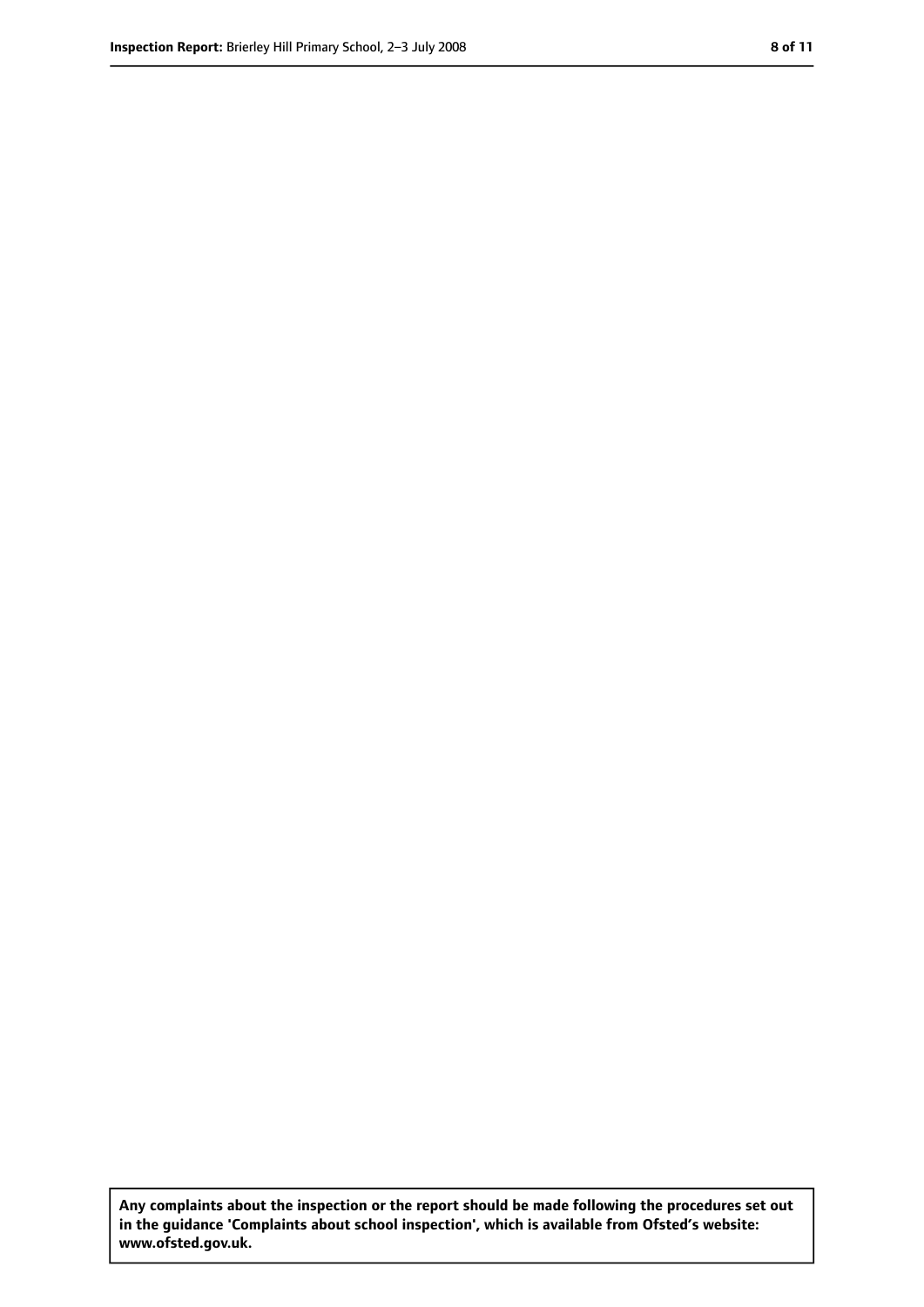#### **Annex A**

# **Inspection judgements**

| $^{\circ}$ Key to judgements: grade 1 is outstanding, grade 2 good, grade 3 satisfactory, and | School         |
|-----------------------------------------------------------------------------------------------|----------------|
| arade 4 inadequate                                                                            | <b>Overall</b> |

# **Overall effectiveness**

| How effective, efficient and inclusive is the provision of education, integrated<br>care and any extended services in meeting the needs of learners? |     |
|------------------------------------------------------------------------------------------------------------------------------------------------------|-----|
| Effective steps have been taken to promote improvement since the last<br>inspection                                                                  | Yes |
| How well does the school work in partnership with others to promote learners'<br>well-being?                                                         |     |
| The effectiveness of the Foundation Stage                                                                                                            |     |
| The capacity to make any necessary improvements                                                                                                      |     |

## **Achievement and standards**

| How well do learners achieve?                                                                               |  |
|-------------------------------------------------------------------------------------------------------------|--|
| The standards <sup>1</sup> reached by learners                                                              |  |
| How well learners make progress, taking account of any significant variations between<br>groups of learners |  |
| How well learners with learning difficulties and disabilities make progress                                 |  |

## **Personal development and well-being**

| How good is the overall personal development and well-being of the<br>learners?                                  |  |
|------------------------------------------------------------------------------------------------------------------|--|
| The extent of learners' spiritual, moral, social and cultural development                                        |  |
| The extent to which learners adopt healthy lifestyles                                                            |  |
| The extent to which learners adopt safe practices                                                                |  |
| How well learners enjoy their education                                                                          |  |
| The attendance of learners                                                                                       |  |
| The behaviour of learners                                                                                        |  |
| The extent to which learners make a positive contribution to the community                                       |  |
| How well learners develop workplace and other skills that will contribute to<br>their future economic well-being |  |

## **The quality of provision**

| How effective are teaching and learning in meeting the full range of the<br>learners' needs?          |  |
|-------------------------------------------------------------------------------------------------------|--|
| How well do the curriculum and other activities meet the range of needs<br>and interests of learners? |  |
| How well are learners cared for, quided and supported?                                                |  |

 $^1$  Grade 1 - Exceptionally and consistently high; Grade 2 - Generally above average with none significantly below average; Grade 3 - Broadly average to below average; Grade 4 - Exceptionally low.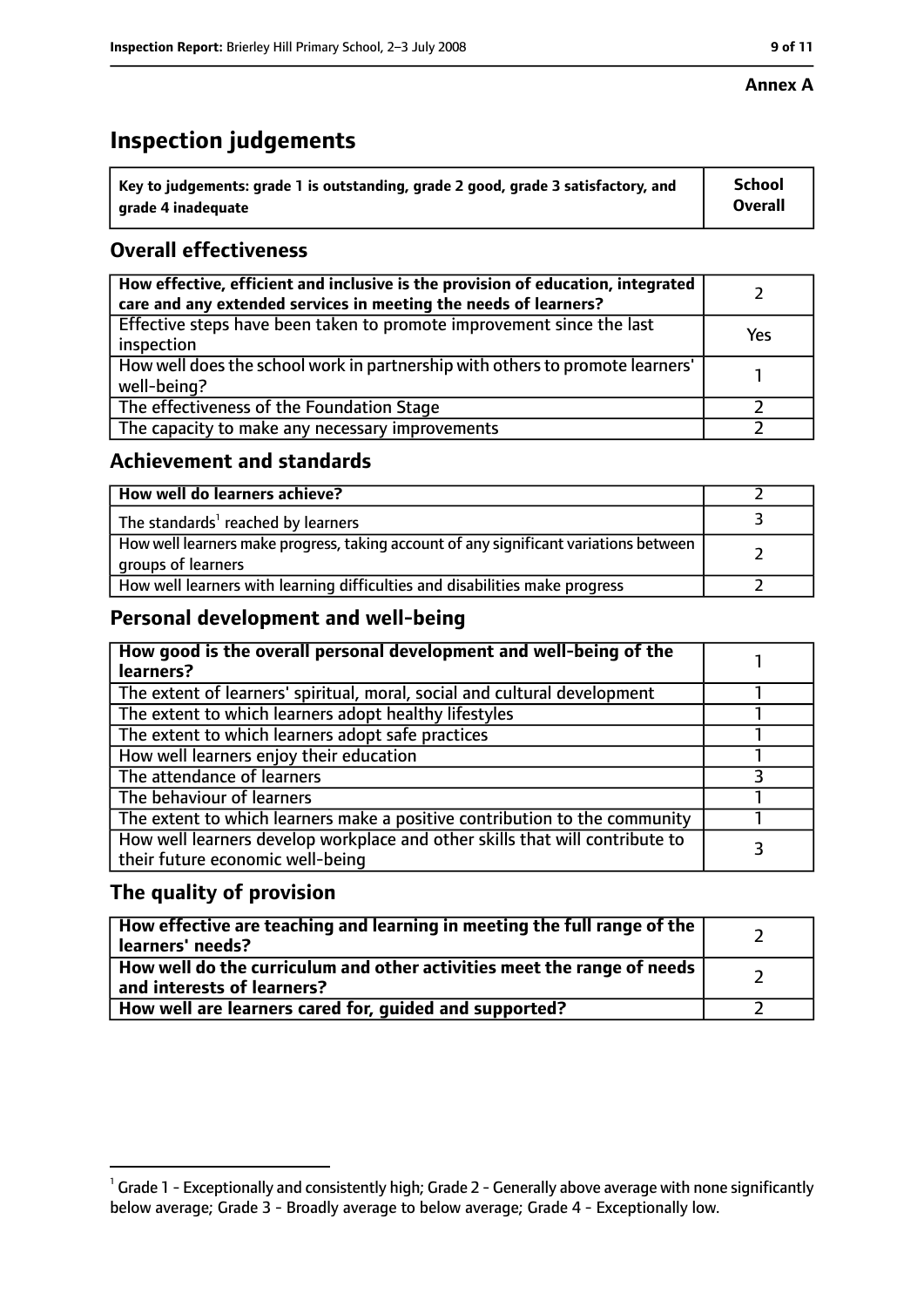# **Leadership and management**

| How effective are leadership and management in raising achievement<br>and supporting all learners?                                              |     |
|-------------------------------------------------------------------------------------------------------------------------------------------------|-----|
| How effectively leaders and managers at all levels set clear direction leading<br>to improvement and promote high quality of care and education |     |
| How effectively leaders and managers use challenging targets to raise standards                                                                 |     |
| The effectiveness of the school's self-evaluation                                                                                               |     |
| How well equality of opportunity is promoted and discrimination tackled so<br>that all learners achieve as well as they can                     |     |
| How effectively and efficiently resources, including staff, are deployed to<br>achieve value for money                                          | 7   |
| The extent to which governors and other supervisory boards discharge their<br>responsibilities                                                  |     |
| Do procedures for safequarding learners meet current government<br>requirements?                                                                | Yes |
| Does this school require special measures?                                                                                                      | No  |
| Does this school require a notice to improve?                                                                                                   | No  |